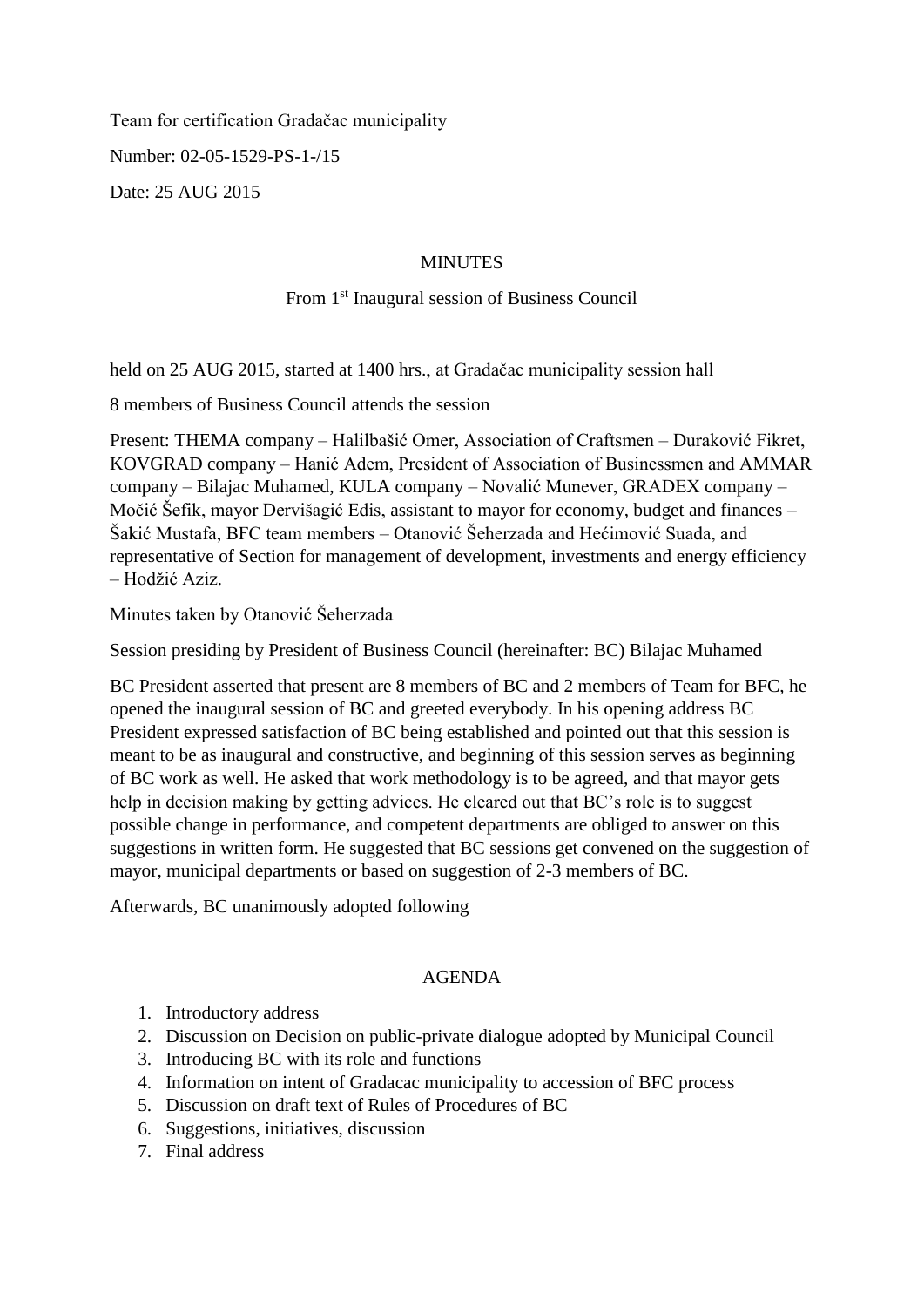Mayor Dervisagic Edis greeted everybody and explained the reasons behind establishing BC.

BC President Bilajac Muhamed suggested that future materials for sessions are to be delivered earlier, and participation in the work of BC should be given to the members of BC who could not attend the sessions. Then he moved to topic 2.

2.

Discussion on Decision on public-private dialogue adopted by Municipal Council

Mrs. Hećimović Suada, expert adviser for legal issues, briefly explained that Decision is adopted on continuance of 27<sup>th</sup> session of Gradačac Municipal Council held on 30 JUL 2015, she explained the content of it and reasons for its adoption, and she pointed out that this Decision implies addressing the issues by the business sector on one side and finding solutions by municipality department on other side.

BC unanimously adopted following

# **CONCLUSION**

Information on Decision on public-private dialogue adopted by Municipal Council is adopted.

3.

Mr. Moćić Šefik asked why BC was not established earlier.

Assistant to Mayor Mr.Sakić Mustafa explained that, amongst all reasons, reason for establishing of BC is accession of Gradacac municipality to the process of certification for municipalities with Business Friendly Certification.

Bilajac Muhamed stated that Gradacac municipality needs to adopt line of documents and establish procedures, in order to get the certificate in question.

4.

Hećimović Suada explained that Mayor has sent the letter of intent on accession of certification to the agency authorized to perform certification in the area of Federation of BiH (REDAH), and now official public call/tender is to take place.

Mayor explained that great deal of work is ahead in exchange of data on locations and data from public and private sector.

Bilajac Muhamed said that private sector does not have data on business diaspora, and he wanted to inspire thinking of the way how to get to data of residents working abroad and willing to help economy of Gradačac.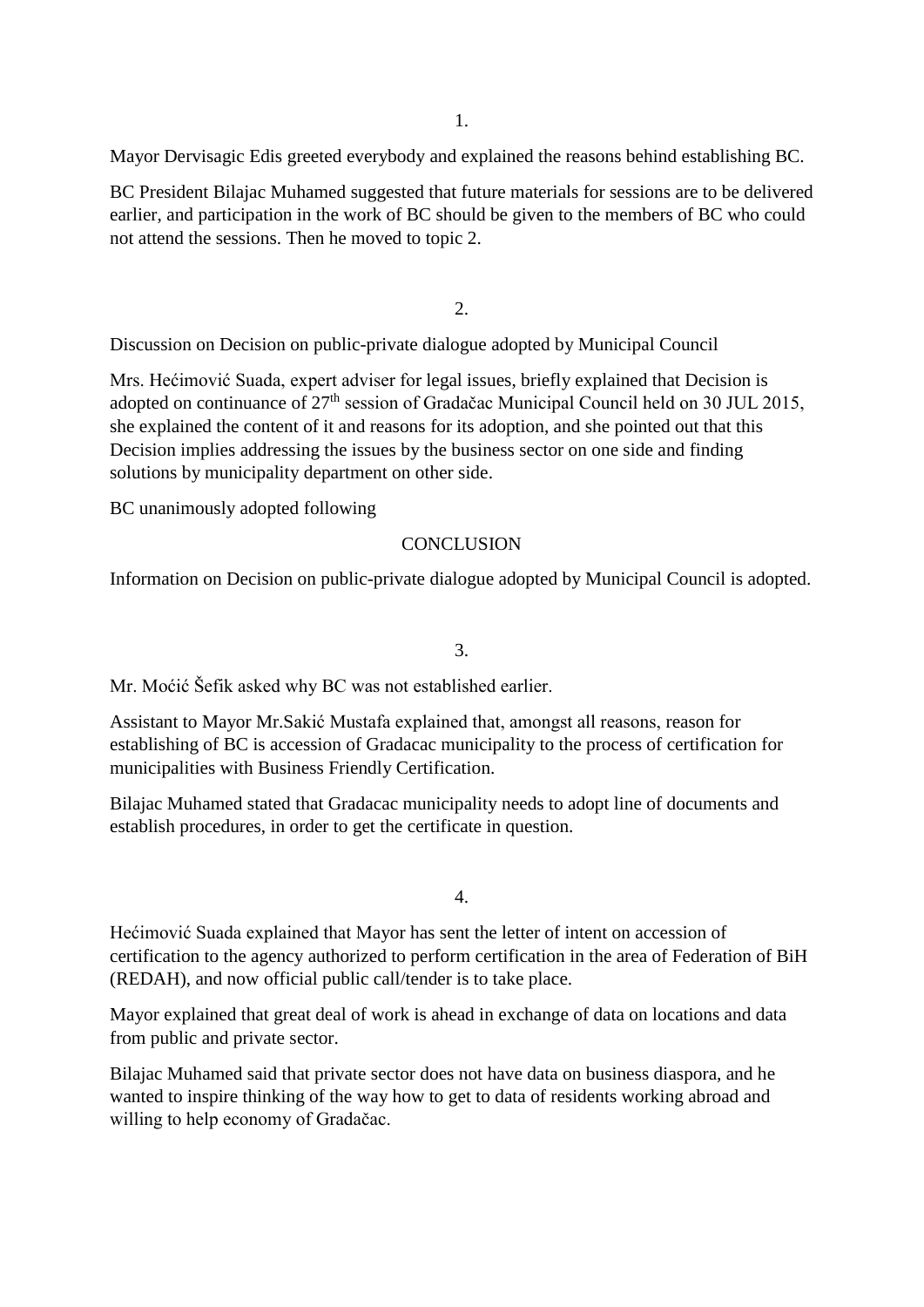Sakić Mustafa explained the content of draft text of Rules of Procedures.

Bilajac Muhamed suggested that Rules of Procedure includes rule on selection of BC vice president.

Dervisagic Edis explained that he appointed 15 members of BC because that number was set by the Decision on public-private sector.

Šakić Mustafa suggested that next BC session can include discussion on the ways to select vice president.

Bilajac Muhamed suggested that Rules of Procedures includes possibility of discussion the agenda using electronic communications, and to look into possibility of communication with businessmen with significant stands and opinions for certain topics, but who could not attend to BC session due to sickness and other reasons.

BC unanimously adopted following

### **CONCLUSION**

Draft of Rules of Procedures of BC is adopted, and suggested initiatives are in the form of proposal.

6.

Hanic Adem pointed out that BC is extremely good way to present municipality, Association of Businessmen, and for residents as well. He suggested creation of a database of business subjects with all information and elements.

Sakić Mustafa cleared out that web domain privreda.gradacac.ba is bought already and in the time ahead, when accessed to BFC, such database shall be created and municipality Gradacac requires all the help it can get from business sector.

Hanić Adem requested all data related to activities of Gradacac municipality to change Regulation plan of industrial zone II. He suggested that municipal administration should pay more attention to find a model of problem solution. Also he suggested that BC sends suggestions on draft of the Law on profit, currently in parliamentary procedures.

Moćić Šefik informed that Association of Businessmen has sent an initiative for replacing the members of Municipal Council Commission for appraisal of real estate, and asked BC to take a position on this matter.

Novalić Munever believes that BC is one of the democratic ways of communication. Context of the work should be taken care of. It does not matter what will we create, but how is what it counts, and BC has its dignity.

Hanić Adem asked for session materials to be delivered in electronic form.